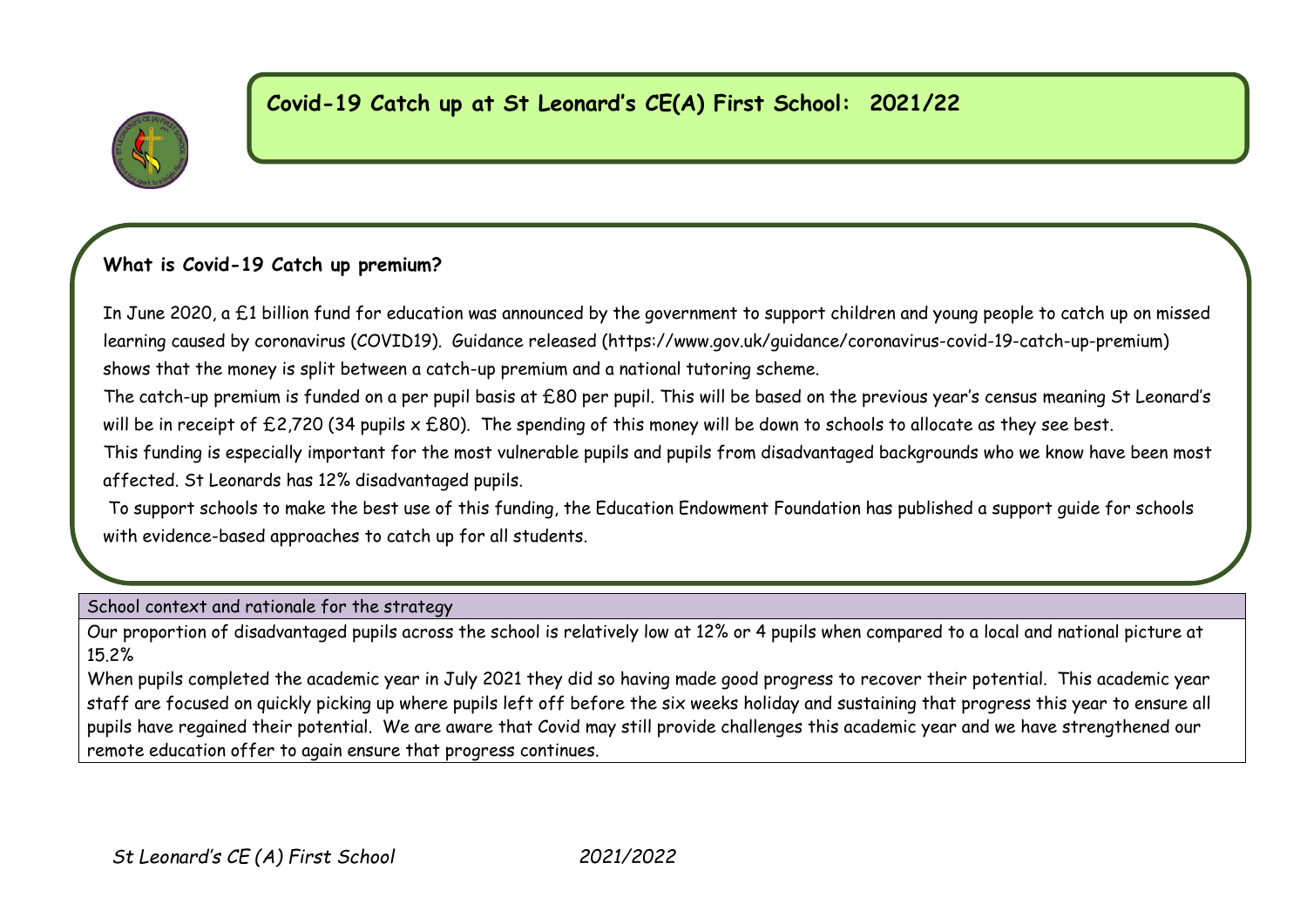Our school was fully closed over the Summer break to allow teacher well-being and mental health to recover allowing teachers to come back to school in the Autumn term with renewed energy and professional focus. No school based or remote learning took place over the summer holidays.

Staff will assess pupil's attainment within Reading, Writing and Mathematics using the assessment tools used each term providing standardisation and consistency across the school. We will use these assessments to identify gaps in learning, and focus groups for intervention. Catch up premium will be used to provide support and intervention in terms of human resources and physical resources to allow this catch up to happen.

Strategy Statement

#### **At St Leonard's, this money will be used in order to:**

- Purchase curriculum resources and materials that support pupils to get "back on track". These include resources to support pupil's Mental Health.
- Fund additional support staff to develop the outcomes of children who have been identified as needing "catch up" in their learning.
- Address areas for improvement arising from pupil outcomes data July 2021.
- Increase progress in **Mathematics** from 73% to 80% (decrease of 5 pupils since March).
- Continue to increase progress in **Writing** from 68% to 80% (increase by 5 pupils) Ensure pupils with high start points achieve GDS.
- Increase the number of pupils from low start points in **READING** achieving age related expectations from 50% to 75%.
- Increase the number of boys making value added progress in **WRITING.**
- Increase the number of girls making value added progress in **MATHS.**
- Increase the number of Pupil Premium pupils reaching age related expectations in **WRITING.**
- Increase the progress that SEND make in **READING.**

**The broad aims for "catch up" at St Leonard's:**

- By the end of the 2021-22 year, attainment outcomes for all year groups will be at least in line with those at the end of the 2019-20 year.
- The mental health needs of pupils that have arisen as a result of the pandemic are met and supported by the school.

**Catch Up at St Leonard's is:**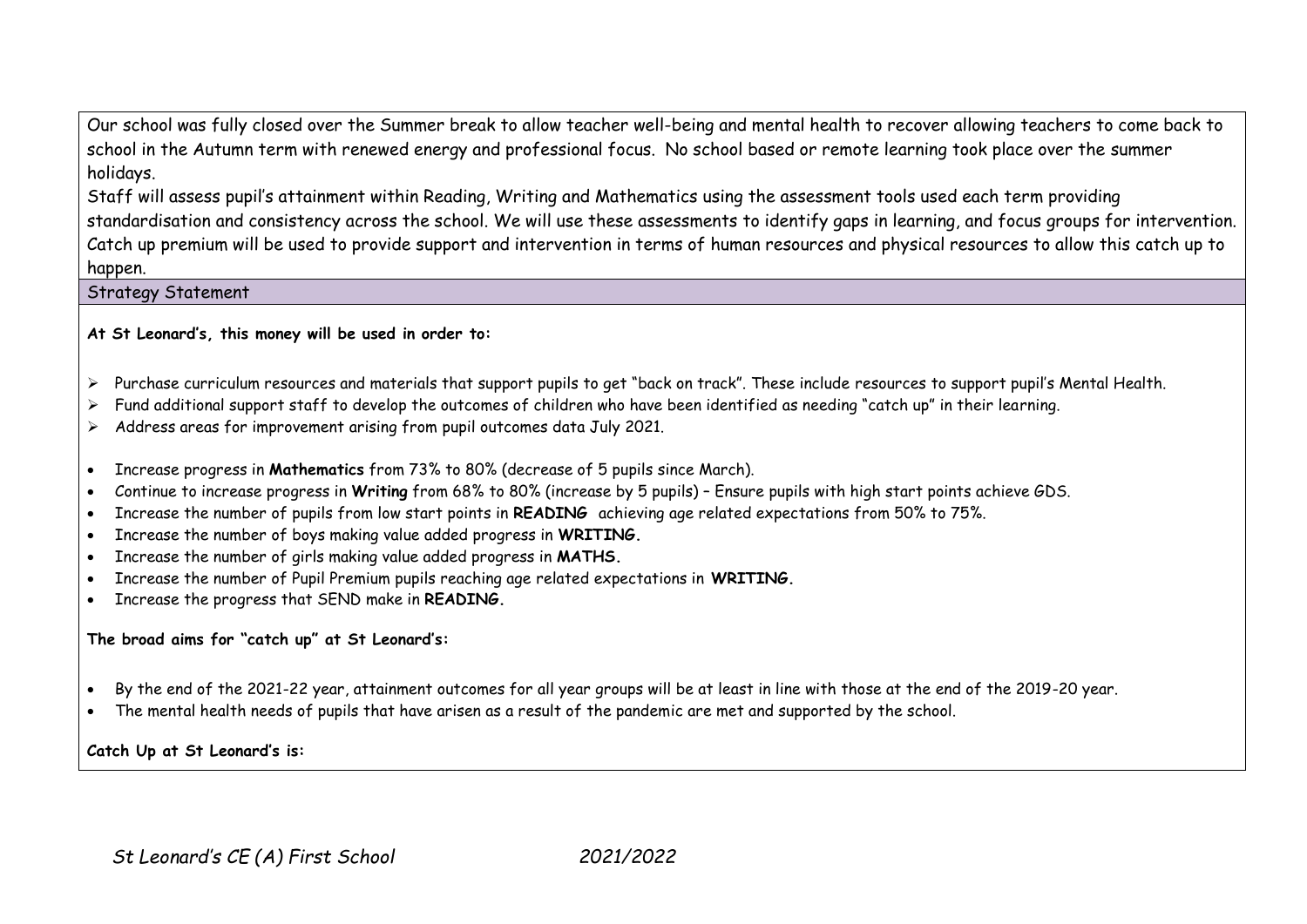#### *(For all children)*

- **Working through well sequenced, purposeful learning journeys**. For example, our school-created writing schemes and reading skills ladders are being adapted to focus on missed objectives and consolidate the basics. In maths, we will use Power Maths resources alongside our own long term plan.
- **Focus on consolidation of basic skills**. The core skills which enable successful learning will require increased curriculum time across all year groups. These include: handwriting, spelling of high frequency words, basic sentence punctuation, times tables recall, basic addition & subtraction fact recall and reading skills relevant to age.
- **Particular focus on early reading and phonics**. This is always a focus in the school and will continue to be so in order to develop children's reading ability and vocabulary. Encouragement for pupils to read at home daily. Storytime for all classes.
- **Assessment of learning and of basic skills to identify major gaps**. Teachers will work to identify gaps in learning and adapt teaching accordingly.
- **Time spent on mental health, wellbeing and social skills development**. This will be at the core of all catch up work as many children will have not been in formal school setting for a number of months. There will be additional timetabled sessions for this to re-establish routines and learning behaviours.

*(For some children)*

- **Additional support and focus on basic core skills**. Supported by additional staffing utilising catch up premium dependent on need as identified through ongoing assessment.
- **Additional time to practice basic skills**. This again will be dependent on need of children in order to re-establish good progress in the essentials (phonics and reading, increasing vocabulary, writing and mathematics) and there will be flexibility on timetables to allow this.

#### Barrier to future Attainment

#### Academic Barriers

- Differences in the support pupils have at home to access the remote learning offer.
- Pupil's access to reading materials may have been limited during the school closure periods.
- Staff absence due to Covid-19 isolation periods/ caring for own children.
- Staff understanding of pupil's gaps in learning across the previous year's learning, due to a range of learning experiences and lack of formal assessment.
- Staff knowledge and skill to address pupil mental health needs, to support pupils who may have been adversely affected by school closures and Covid-19.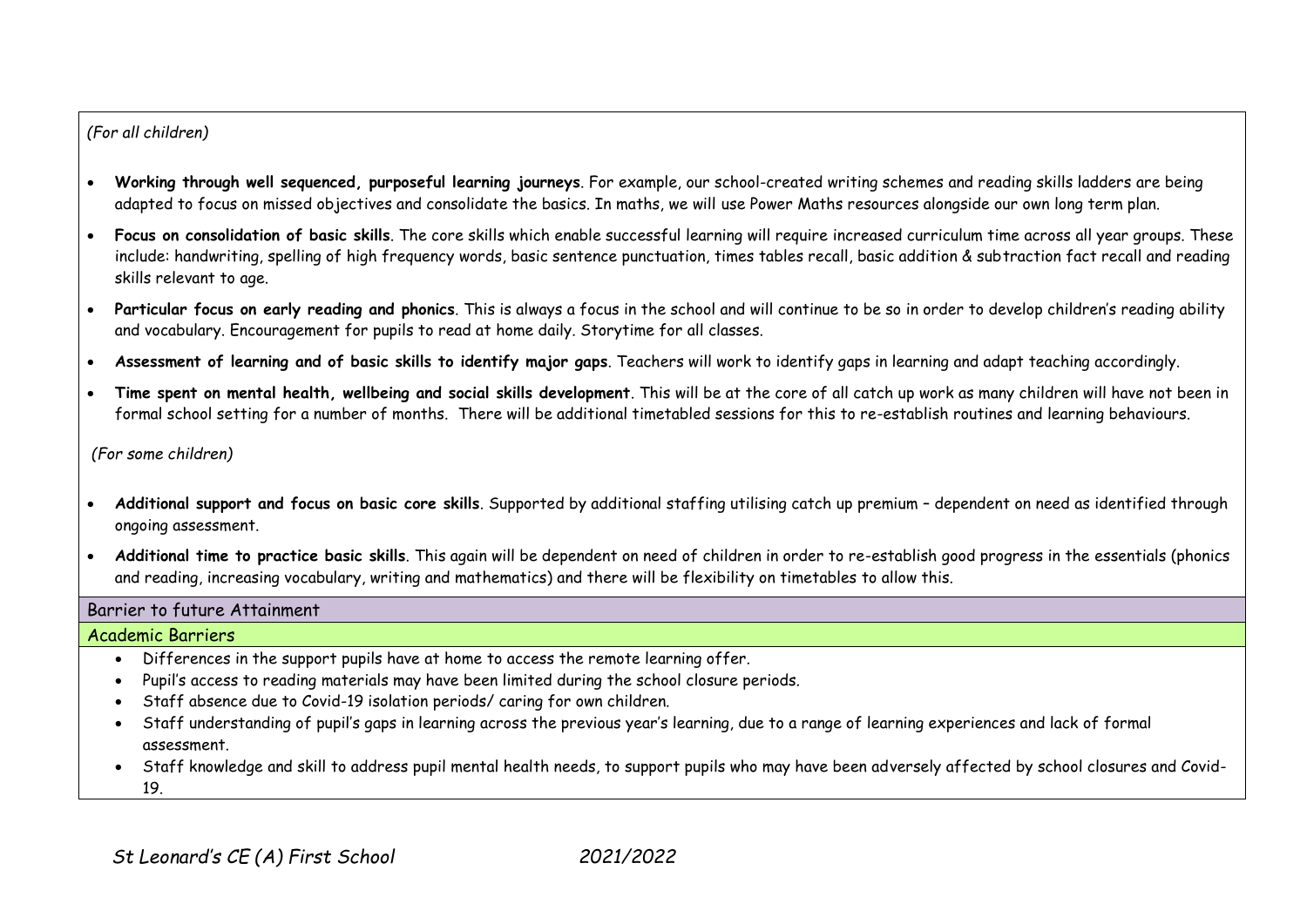- Pupil resilience, self-confidence and independence as a result of school closure and lockdown.
- Pupils struggling to settle back into school routines, limited concentration or poorer behaviour due to lack of structured learning experiences and routine from school closures, tired at the end of the day.
- Longer term mental health issues arising from the pandemic.
- Pupils contracting covid and suffering with longer term symptoms causing drop in attendance.

#### Additional Barriers (outside of school)

- Pupil's lack of real life experiences due to Covid-19 restrictions.
- Changes in family circumstances increased social care, job losses, parents mental health, anxiety as a result of the pandemic.
- Gaps in phonics teaching due to parents not being trained.

| Current Attainment Sep 2021 |              |  |  |  |  |
|-----------------------------|--------------|--|--|--|--|
|                             | Whole school |  |  |  |  |
| % ARE Reading               | 81%          |  |  |  |  |
| % ARE Writing               | 76%          |  |  |  |  |
| % ARE Maths                 | 84%          |  |  |  |  |
| % ARE Reading PP            | 50%          |  |  |  |  |
| % ARE Writing PP            | 50%          |  |  |  |  |
| % ARE Maths PP              | 50%          |  |  |  |  |
| % ARE Reading SEND          | 20%          |  |  |  |  |
| % ARE Writing SEND          | 20%          |  |  |  |  |
| % Maths SEND                | 40%          |  |  |  |  |

### **Planned Expenditure for the current academic year**

| Quality First teaching for All |                          |                              |                             |       |                 |  |  |
|--------------------------------|--------------------------|------------------------------|-----------------------------|-------|-----------------|--|--|
| Action                         | Intended outcome and     | Evidence and rationale       | How will we make sure it is | Staff | Review Sep 2021 |  |  |
|                                | success criteria         | (EEF)                        | implemented well?           | lead  |                 |  |  |
| High quality                   | Good teaching and        | Great teaching is the most   | Lesson observation          | KS/AT |                 |  |  |
| daily teaching                 | learning in all classes. | important lever schools have | Book scrutiny               |       |                 |  |  |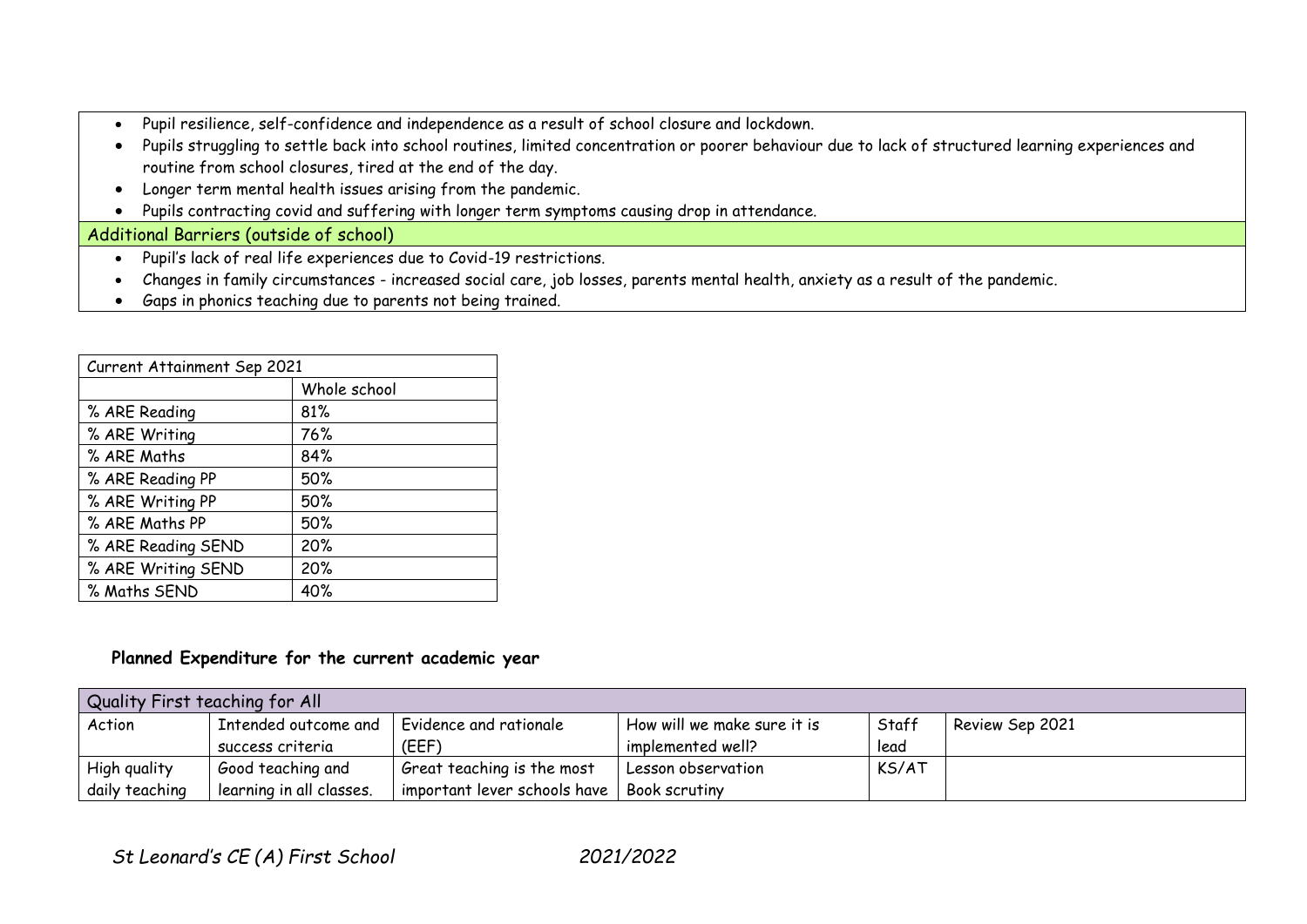|                                                                            | Teaching staff to seek<br>constant improvement<br>Curriculum will be<br>broad, engaging and<br>based on vocabulary<br>acquisition.<br>High quality teaching<br>resources for impact.<br>Purchase of consistent<br>Concrete resources<br>for Maths in each<br>class. | to improve outcomes for<br>pupils.<br>Core skills for recovery<br>should be taught/ revisited<br>across the wider curriculum.                                                     | Pupil voice<br>Regular subject planning and<br>progress meetings.<br>Coaching of teachers by HT and<br>subject leaders focused on<br>closing gaps.<br>Broad array of consistent<br>teaching strategies across the<br>school.<br>Ensuring that workload is<br>reduced for staff to focus on<br>core priorities. |                |  |
|----------------------------------------------------------------------------|---------------------------------------------------------------------------------------------------------------------------------------------------------------------------------------------------------------------------------------------------------------------|-----------------------------------------------------------------------------------------------------------------------------------------------------------------------------------|----------------------------------------------------------------------------------------------------------------------------------------------------------------------------------------------------------------------------------------------------------------------------------------------------------------|----------------|--|
| CPD see saw                                                                | Pupils, parents and<br>staff use see saw<br>effectively.<br>Communication with<br>parents is enhanced.                                                                                                                                                              | Effective parental<br>engagement supports home<br>learning and ensures greater<br>consistency for all children.<br>Training on the effective<br>use of technology is<br>valuable. | Parent surveys and<br>questionnaires<br>Evidence of learning on seesaw.                                                                                                                                                                                                                                        | AT             |  |
| Mental Health<br>support for<br>pupils<br>Daily focus                      | Staff are better<br>informed and have<br>greater clarity about<br>how to support<br>children with mental<br>health needs.<br>Resources to support<br>pupils.                                                                                                        | Setting time aside to assess<br>well-being is important.<br>Pupils only perform to<br>potential when their mental<br>health is stable.                                            | Mental Health Lead staff<br>training shared with all<br>staff.(postponed from 2020 -<br>now Nov 2021).<br>Pupil and parent voice.<br>Observations of pupils in school.                                                                                                                                         | EC             |  |
| Differences in<br>the ways<br>families access<br>remote learning<br>offer. | A strong remote<br>education offer is in<br>place further<br>improved from 2020.<br>Seesaw platform is                                                                                                                                                              | Great teaching is the most<br>important lever schools have<br>to improve outcomes for<br>pupils.                                                                                  | Parents questionnaires.<br>Evidence of learning during any<br>temporary school closure or<br>isolation periods by pupils.                                                                                                                                                                                      | K <sub>S</sub> |  |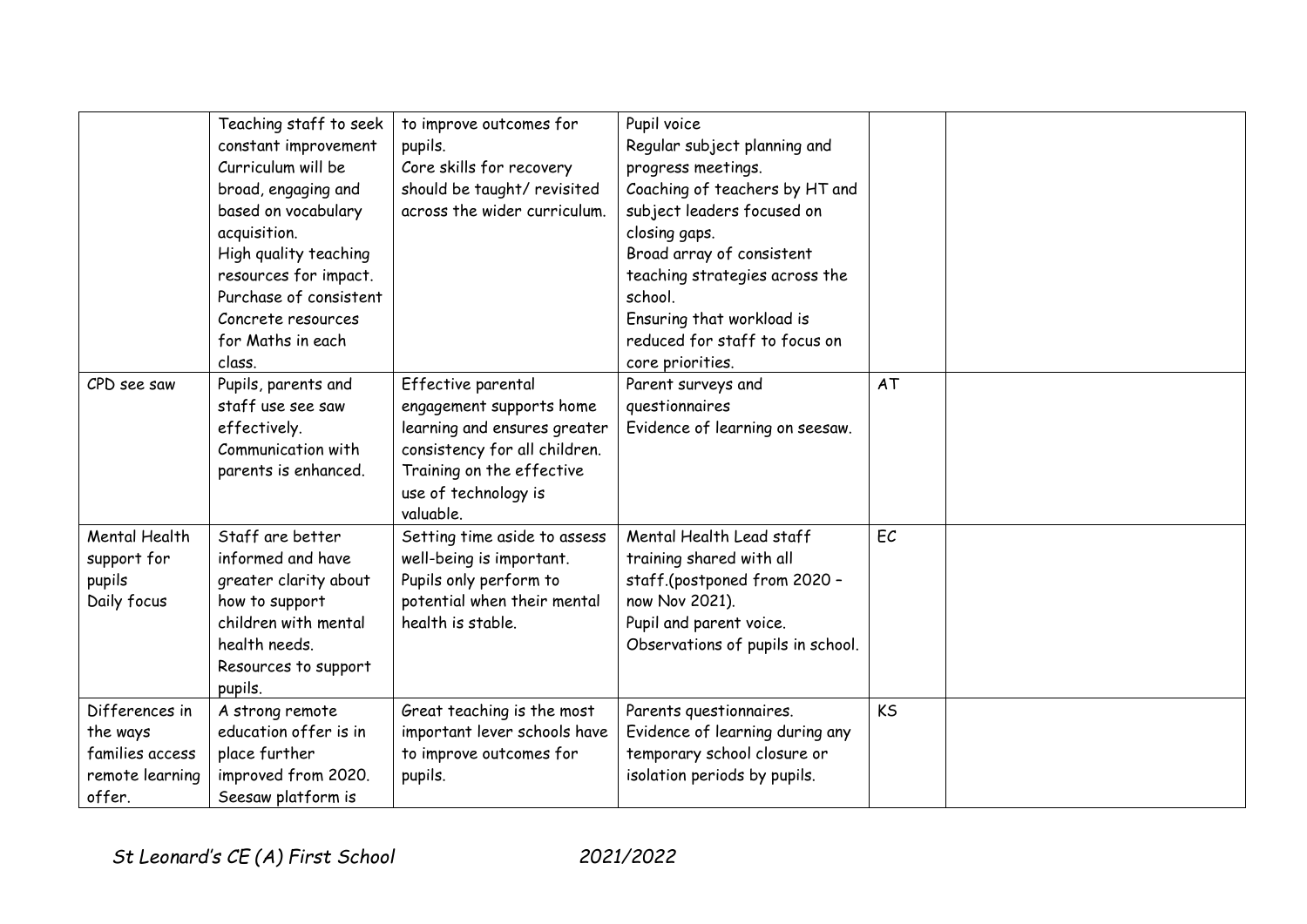|                                                     | used effectively for<br>all.                                                                                      |                                                                                                                                                            |                                                                                                                                                                                                         |       |  |
|-----------------------------------------------------|-------------------------------------------------------------------------------------------------------------------|------------------------------------------------------------------------------------------------------------------------------------------------------------|---------------------------------------------------------------------------------------------------------------------------------------------------------------------------------------------------------|-------|--|
| Personalised<br>readings/<br>spelling for<br>pupils | Pupil's core skills will<br>be consolidated.                                                                      | Setting time aside for the<br>assessment of learning<br>needs is important.<br>Tuition focused on what<br>pupils actually need is the<br>most effective.   | Monitoring of reading and<br>writing pupil outcomes.                                                                                                                                                    | MG/AT |  |
| Pupil<br>Assessment<br>and Feedback                 | Staff will understand<br>gaps in pupil's learning<br>as the year progresses<br>and alter planning<br>accordingly. | Providing pupils with high<br>quality feedback is a<br>promising approach.<br>Teachers should ensure that<br>new material builds on<br>secure foundations. | Monitoring of reading and<br>writing pupil outcomes.<br>Purchase of Power Maths<br>Assessment resources to<br>strengthen pupil data in Maths<br>and improve mastery of the<br>subject raising outcomes. | KS/AT |  |
| <b>Total budgeted cost</b>                          |                                                                                                                   | £200 for Training<br>£700 Power Maths Assessment<br>£820 Teaching Resources                                                                                |                                                                                                                                                                                                         |       |  |

| Targeted support |                         |                             |                                  |                |                 |  |
|------------------|-------------------------|-----------------------------|----------------------------------|----------------|-----------------|--|
| Action           | Intended outcome and    | Evidence and rationale      | How will we make sure it is      | Staff          | Review Sep 2021 |  |
|                  | success criteria        | (EEF)                       | implemented well?                | lead           |                 |  |
| Same day         | Progress is accelerated | Baseline Reading, Writing   | 2 weekly analysis of writing     | K <sub>S</sub> |                 |  |
| interventions/   | term by term to ensure  | and Maths Assessments       | using skills ladders             |                |                 |  |
| feedback         | pupils are able to      | determine gaps in           | Regular monitoring of individual |                |                 |  |
| closing gaps and | access age appropriate  | knowledge.                  | reading book levels/ accelerated |                |                 |  |
| addressing       | teaching and learning.  | Same day intervention is    | reader quiz data.                |                |                 |  |
| misconceptions   |                         | preferable to aid recovery. | Half Termly Maths                |                |                 |  |
|                  |                         |                             | Assessments.                     |                |                 |  |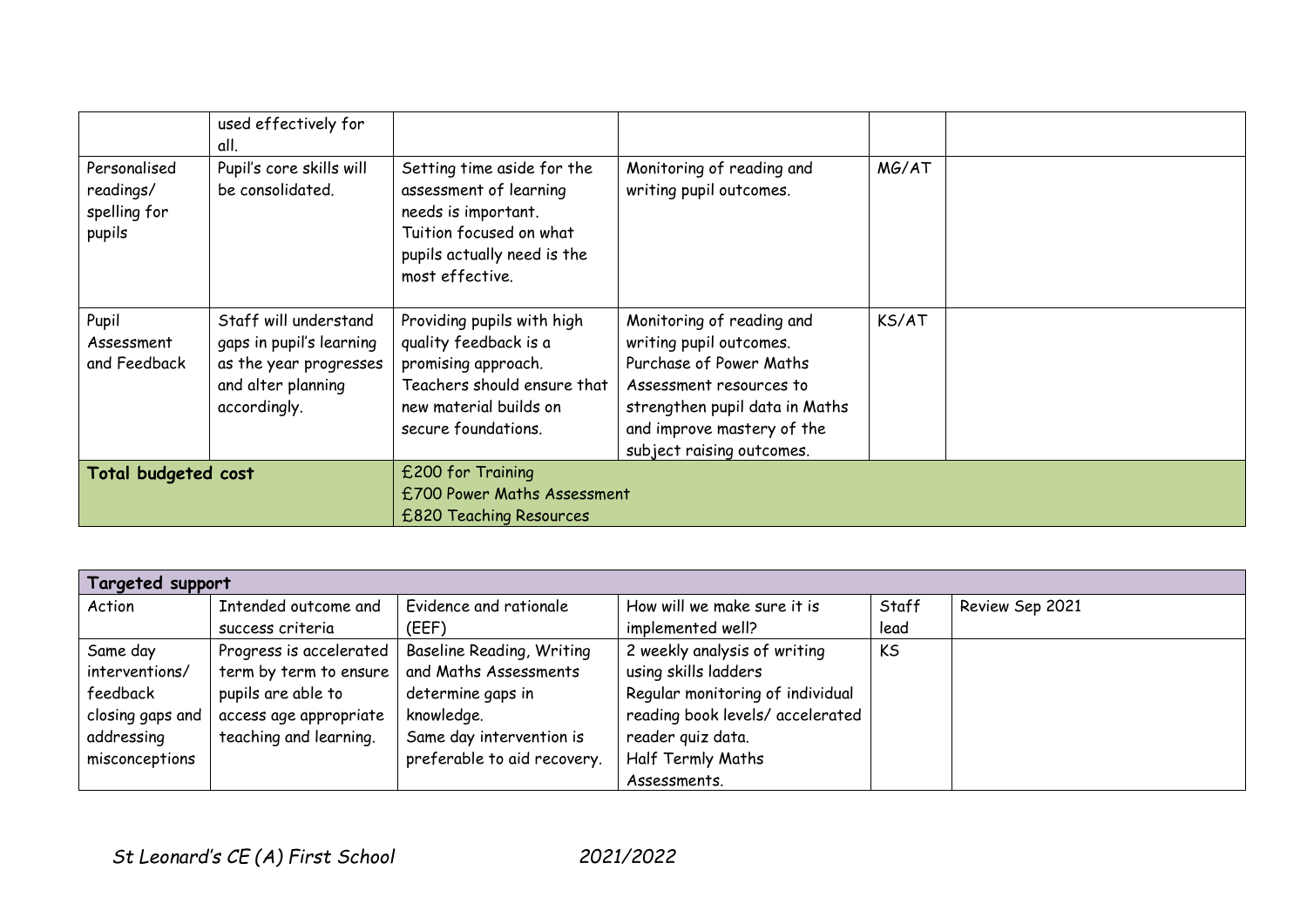| Pre-teaching                                                                                       | Majority of pupils to<br>be at or above ARE by<br>July 2022.<br>Prepare pupils for                                                       | Evidence from EEF about                                                                                                                                        | Lesson observation                                                                                                                   | KS             |
|----------------------------------------------------------------------------------------------------|------------------------------------------------------------------------------------------------------------------------------------------|----------------------------------------------------------------------------------------------------------------------------------------------------------------|--------------------------------------------------------------------------------------------------------------------------------------|----------------|
| established to<br>make<br>curriculum<br>more equitable.                                            | upcoming learning by<br>sharing vocabulary and<br>concepts prior to<br>teaching.<br>Use of knowledge mats.                               | the value of pre-teaching<br>for all to access the<br>curriculum                                                                                               | Pupil conferencing<br><b>Book Looks</b><br>Data analysis                                                                             |                |
| Teacher led<br>interventions<br>based on gaps<br>in learning.<br>Content<br>determined by<br>gaps. | Identify gaps through<br>assessment.<br>Alter long term<br>planning.<br>Flexible short term<br>planning.                                 | Evidence from EEF and<br>Sutton trust for teacher to<br>lead intervention groups.<br>Tuition focused on what<br>pupils actually need is the<br>most effective. | Teacher moderation<br>Book looks for transfer of<br>knowledge/ skill independently.<br>Joint planning sessions.                      | K <sub>S</sub> |
| Drawing and<br>talking therapy                                                                     | Pupils have a<br>supportive and<br>approachable point of<br>contact for mental<br>anxiety and a weekly<br>session to discuss<br>worries. | Pastoral staff providing 1-1<br>support is effective to<br>assist pupils day to day.                                                                           | Observations of pupils in and<br>around school.<br>Pupil and parent voice.                                                           | EC             |
| Additional 1-1<br>Reading                                                                          | Reading results to<br>improve as progress<br>and learning develops<br>in 2021/22.<br>Whole school target<br>79%                          | Extensive evidence<br>supports the impact of high<br>quality 1-1 and small group<br>tuition as a catch up<br>strategy.                                         | Reading age results from star<br>test accelerated reader.<br>Parents encouraged to read<br>regularly with their children at<br>home. | EC             |
| Total budgeted cost                                                                                |                                                                                                                                          | £1,000 on support staffing for intervention.                                                                                                                   |                                                                                                                                      |                |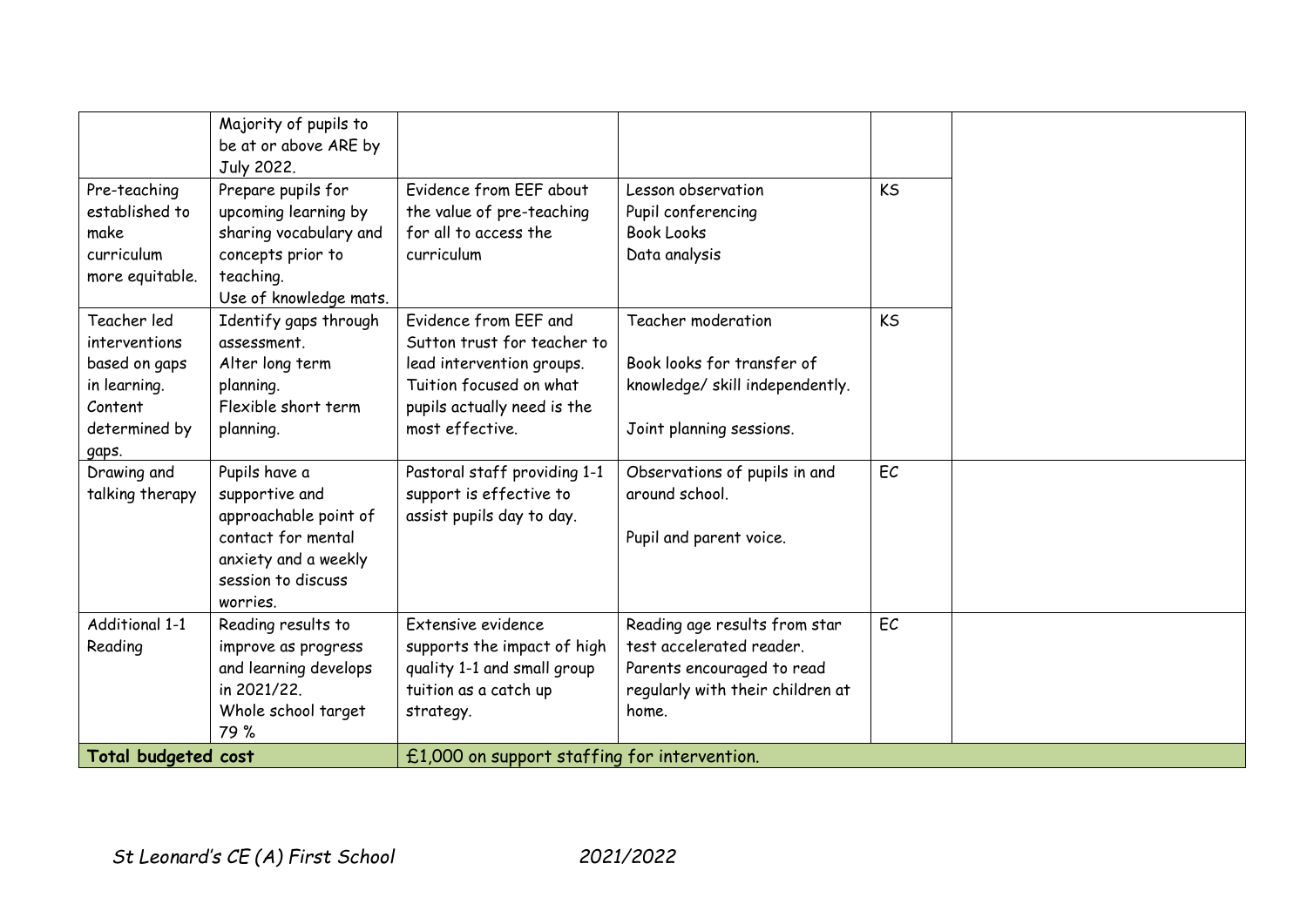| Other approaches |                          |                             |                                   |                |                 |  |
|------------------|--------------------------|-----------------------------|-----------------------------------|----------------|-----------------|--|
| Action           | Intended outcome and     | Evidence and rationale      | How will we make sure it is       | Staff          | Review Sep 2021 |  |
|                  | success criteria         | (EEF)                       | implemented well?                 | lead           |                 |  |
| PSHCE/RSHE       | Profile of PSHE raised   | High quality PSHCE lessons  | Pupil voice.                      | K <sub>S</sub> |                 |  |
| Curriculum       | throughout the school.   | support the mental health   | Staff training where needed.      |                |                 |  |
|                  | PSHCE curriculum is      | and emotional and social    | Texts to support themes to be     |                |                 |  |
|                  | well sequenced and       | needs of pupils.            | purchased.                        |                |                 |  |
|                  | effective.               |                             |                                   |                |                 |  |
|                  | Lessons are taking       |                             |                                   |                |                 |  |
|                  | place weekly             |                             |                                   |                |                 |  |
| Mindfulness      | Daily thankful journals. | Pupil's happiness and       | Mindfulness opportunities will    | EC             |                 |  |
| opportunities    | Mindful colouring        | security in school is vital | be pupil led. Discussions with    |                |                 |  |
|                  | books for all pupils.    | for them to thrive within   | pupils will determine what things |                |                 |  |
|                  | Pastoral support for     | their learning.             | they feel help them.              |                |                 |  |
|                  | children and families.   |                             |                                   |                |                 |  |
|                  | Lego therapy.            |                             |                                   |                |                 |  |
| Character        | Career days each term    | Character education         | Regular references to pupil's     | KS             |                 |  |
| education        | to focus on talents/     | supports pupil confidence,  | aspirations as they learn.        |                |                 |  |
| (aspirations/    | aspirations.             | independence and            | Pupils given time and             |                |                 |  |
| talents/core     | High quality texts       | motivation for learning.    | opportunities to think about and  |                |                 |  |
| values/          | about amazing people     |                             | evaluate their own learning.      |                |                 |  |
| endeavour)       | to be purchased to       |                             |                                   |                |                 |  |
|                  | inspire pupils.          |                             |                                   |                |                 |  |
| Worship time     | Tailor worship to        | Worship supports the        | Use of Diocesean worship          | K <sub>S</sub> |                 |  |
|                  | pandemic recovery.       | mental health and emotional | materials as support for staff.   |                |                 |  |
|                  |                          | and social needs of pupils. |                                   |                |                 |  |
| Meta cognition   | All pupils are able to   | Evidence from EEF on the    | Less Observation                  | KS             |                 |  |
| reflection time  | focus on their learning  | advantages of               | Pupil conferencing                |                |                 |  |
| building         | during lessons and       | metacognition in children - | <b>Book looks</b>                 |                |                 |  |
| resilience and   | concentration levels     | low cost for high impact.   | Data analysis                     |                |                 |  |
|                  | show an improvement.     |                             |                                   |                |                 |  |